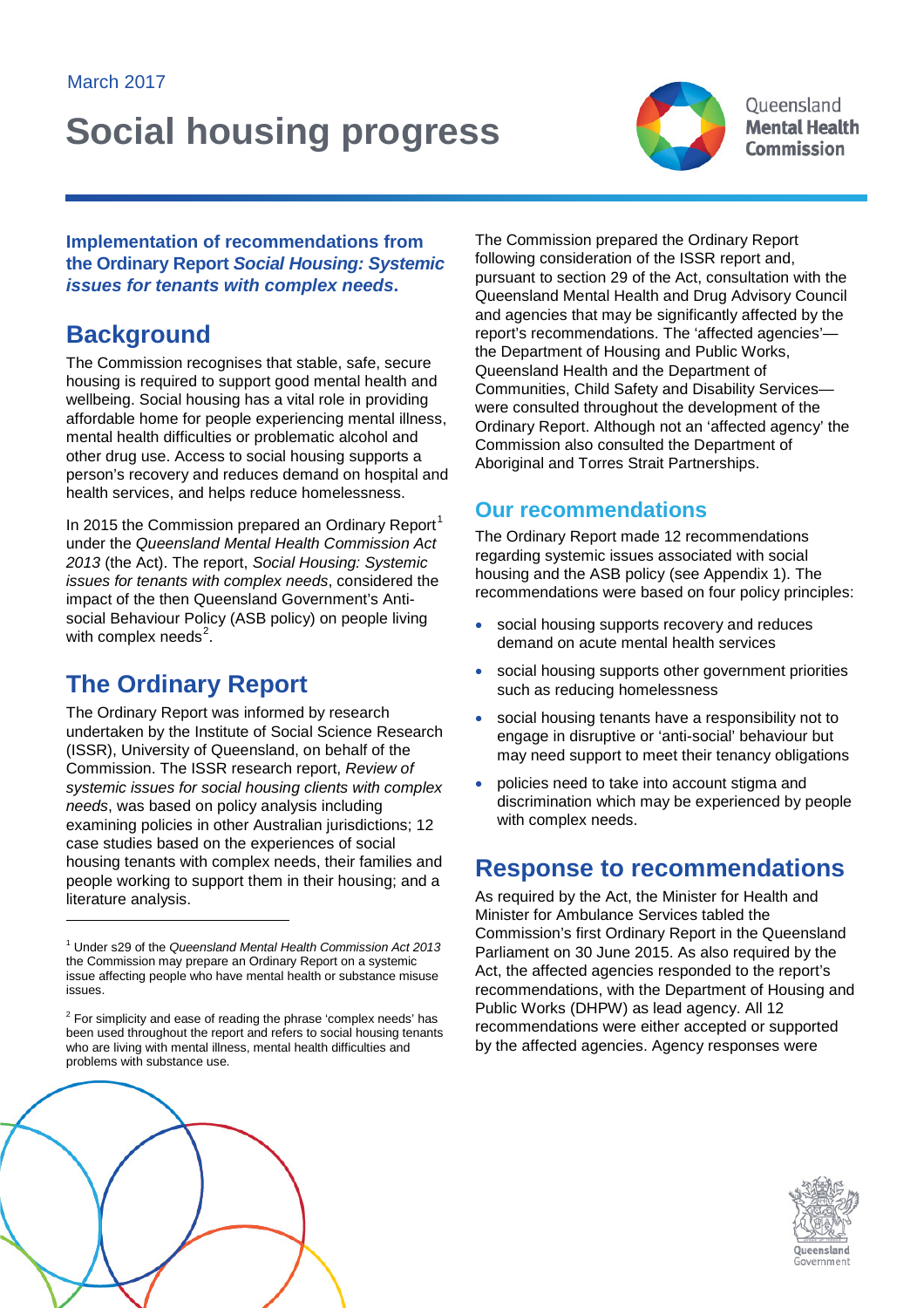published in the Commission's *Annual Report 2014– 2015* (see Appendix 2).

# **Implementation of the recommendations**

In September 2016, the DHPW provided the Commission with an update on the progress of actions taken to address the recommendations (see Appendix 3). The detailed update is provided in six Activity Areas with each area contributing to multiple recommendations in the Ordinary Report.

The DHPW's Activity Areas are:

- 1. Fairness review and Anti-social Behaviour Policy
- 2. Mental Health Demonstration Project
- 3. Staff Capability building to improve service delivery for tenants with complex needs
- 4. Specialised Indigenous and general integrated support approaches
- 5. Data collection and analysis
- 6. Affordable housing supply

The DHPW has advised that the Ordinary Report has influenced changes in practice across the Housing Service Centres and provided robust information to assist the Minister for Housing and Public Works' Fairness review of the ASB policy.

Highlights of the update:

- Significant policy changes including the replacement of the former Anti-social Behaviour Policy ('three strikes' policy) with the Fair Expectations of Behaviour Policy following the DHPW's Fairness Review of Housing policies. The new policy will ensure that DHPW tenancy managers work with tenants to resolve any issues, complaints or behavioural problems that may be placing tenancies at risk, at an early stage, and engage with support services where needed.
- Implementation of the two-year Mental Health Demonstration Project in the Fortitude Valley and Chermside Housing Service Centres and health catchments. The innovative pilot project is being implemented by the DHPW in partnership with Queensland Health, and in collaboration with Footprints Inc. It aims to provide an integrated clinical health and non-clinical psycho-social response with tailored support to individuals who are currently experiencing, or have the potential to experience, difficulty maintaining or sustaining their

social housing tenancy, due to behaviours related to mental illness or related complex needs.

• Building and delivering a tailored on-line learning and development portal to facilitate enhanced capability for front line service delivery staff who work with social housing tenants experiencing mental illness, mental health and wellbeing issues or related complex needs. The learning tool provides resources to assist key partner agencies to more effectively understand and navigate the mental health, and the housing and homelessness systems.

# **Supporting implementation**

The Commission has and will continue to support the DHPW to implement the recommendations from the Ordinary Report.

During 2015–2016 the Commission provided \$50,000 and in-kind support to assist in the development of inter-agency e-learning capability building resources to enhance the knowledge and capacity of partners involved with the Demonstration Project (Housing Service Centre staff, mental health services staff and service providers). The Queensland Centre for Mental Health Learning was commissioned to develop an online e-learning portal with training modules that aimed to:

- enhance understanding of the needs of clients with mental illness/mental health problems, or related complex needs (including problematic substance use issues); and
- skill Housing Service Centre workers and other service providers to effectively navigate the mental health system in working with clients through an integrated case management approach, focussing on prevention and early intervention across participating organisations.

The e-learning portal contains six modules focused on mental health training (understanding the mental health system; suicide awareness; and alcohol and other drugs) and housing and homelessness system training (understanding the housing and homelessness system; the applicant processes; and tenant processes). While the portal was developed as part of the Demonstration Project it has been promoted and has had strong interest from stakeholders statewide.

The Commission's financial contribution also supported the development of local service delivery network collaboration protocols through a series of partner agency focused workshops in the early stages of the Demonstration Project.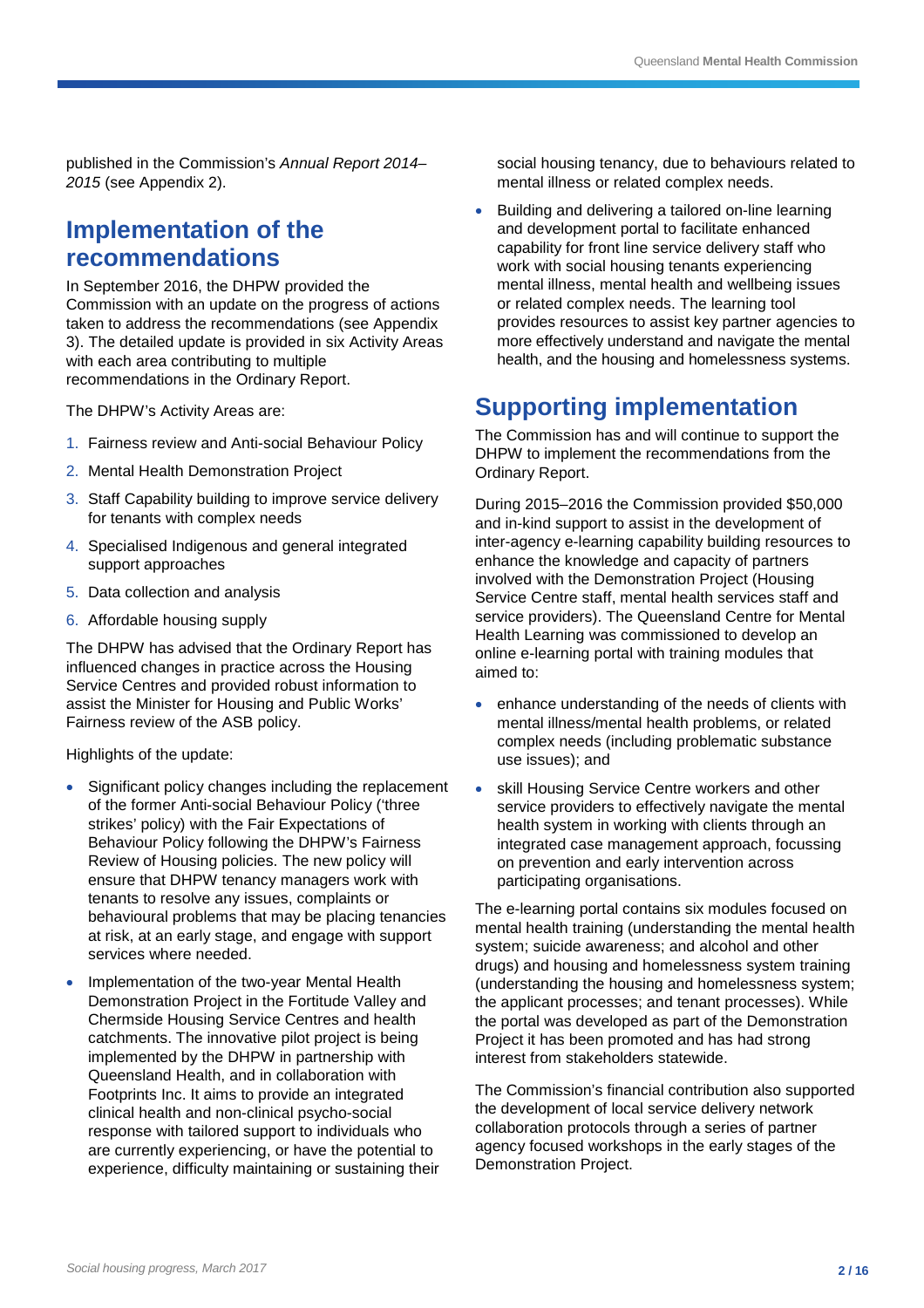# **Our next steps**

During 2016–17 the Commission will continue to work with the DHPW and the affected agencies to drive and implement system reform in social housing for people living with complex needs. The Commission will continue to participate in the governance mechanisms that support the Demonstration Project and its evaluation.

In response to recommendations by the Public Service Commission in its review of the Mental Health Commission's effectiveness, a further evaluation of the key drivers of successful reform in policy and practice arising from the Social Housing Ordinary Report will be undertaken to share with other agencies, and inform the Commission's future agenda and approach.

The Commission commends the DHPW, Queensland Health and their partner agencies for advancing significant reforms in social housing that will support individuals to sustain their tenancies and assist government to deliver fair, secure and affordable housing for vulnerable Queenslanders.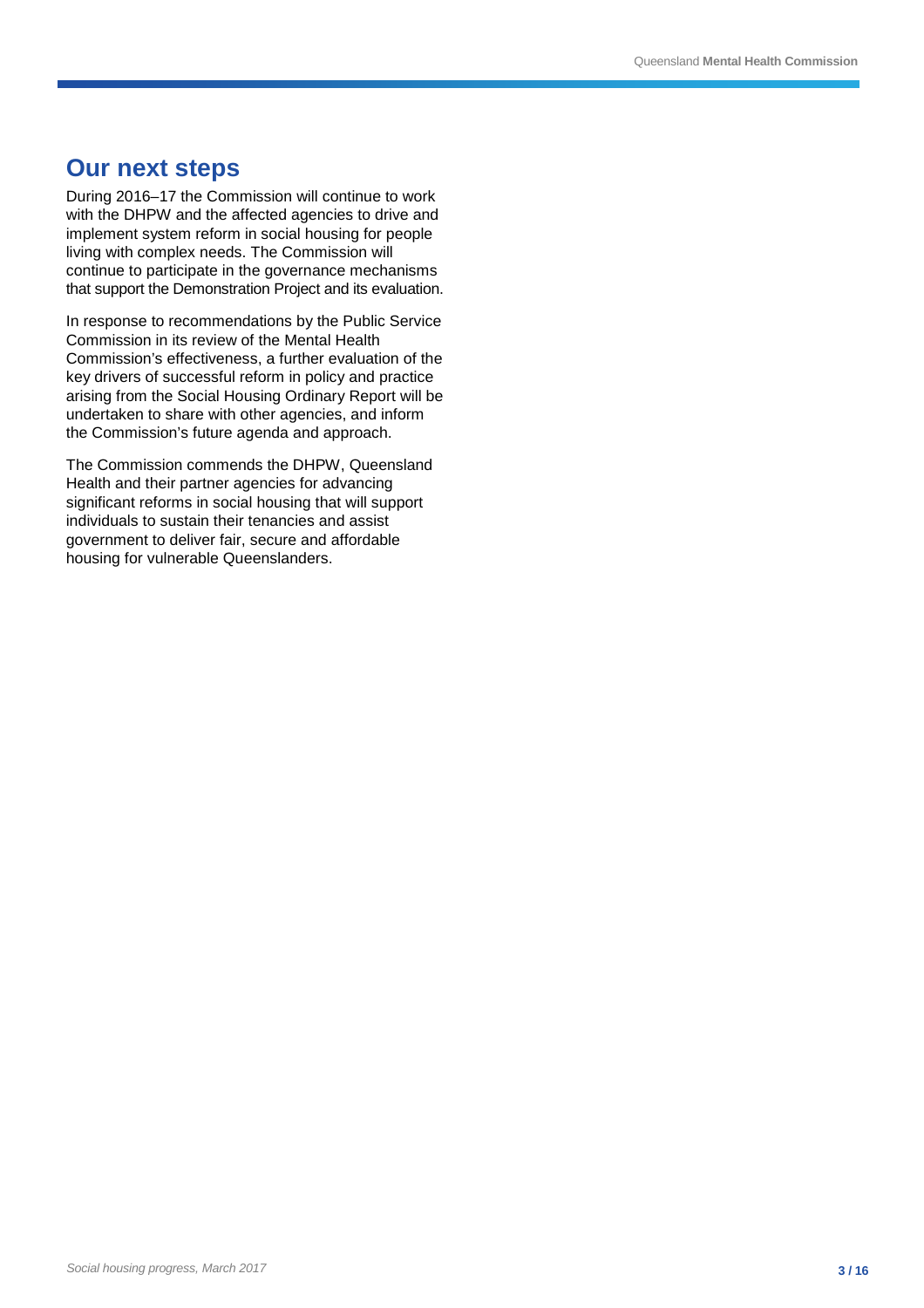# **Appendix 1** Ordinary Report recommendations

**The Queensland Mental Health Commission makes the following recommendations to address the systemic issues affecting the social housing needs of people living with mental illness, those experiencing mental health difficulties and problematic substance use.**

### **Recommendation 1**

The Department of Housing and Public Works (DHPW) reviews data collection mechanisms to identify the number of current social housing tenants, including those on the State Housing Register, with complex needs, to support future planning and current service delivery.

# **Recommendation 2**

The DHPW examines how social housing stock may be adjusted to meet the needs of tenants with complex needs, including earmarking social housing stock for people experiencing mental illness.

# **Recommendation 3**

The DHPW develops and implements, in collaboration with relevant agencies, a system to monitor and report on strikes issued and tenancies terminated under the Anti-social Behaviour (ASB) policy. The system should:

- record the end outcome for social housing tenants
- enable an assessment of supports being provided for social housing tenants with complex needs
- monitor the impact on other government priorities including reducing homelessness, reducing demand for acute mental health care inpatient services and reducing child protection issues.

# **Recommendation 4**

The DHPW examines and analyses the impact of the ASB policy on Aboriginal and Torres Strait Islander and sole parent family households, including whether these groups are subject to systemic discrimination and require additional supports to sustain their social housing tenancies.

# **Recommendation 5**

The DHPW:

- Reviews the ASB Policy's communication requirements to ensure social housing tenants receive the right type of information, at the right time and in the right way, based on their unique circumstances and needs.
- Considers additional steps that could be taken to reduce confusion between strike and breach processes.
- Provides information regarding a strike or warning to support agencies and/or local mental health services, where a social housing tenant with complex needs is involved with those agencies and agrees to information being shared.

# **Recommendation 6**

The DHPW reconsiders the name of the ASB policy to reflect that it includes a range of behaviours that would not ordinarily be described as 'anti-social'.

# **Recommendation 7**

The DHPW works in partnership with the Department of Health and other relevant agencies to:

- ensure Housing Service Centre (HSC) staff are provided with support and training to identify relevant support services and negotiate supports for social housing tenants where needed
- provide training and workforce development opportunities to housing HSC to enable them to identify and better work with people living with mental illness, mental health difficulties and substance use problems.

# **Recommendation 8**

The DHPW considers the creation of a specialist unit or specialist positions to provide expert advice to HSC staff on dealing with complex anti-social behaviour.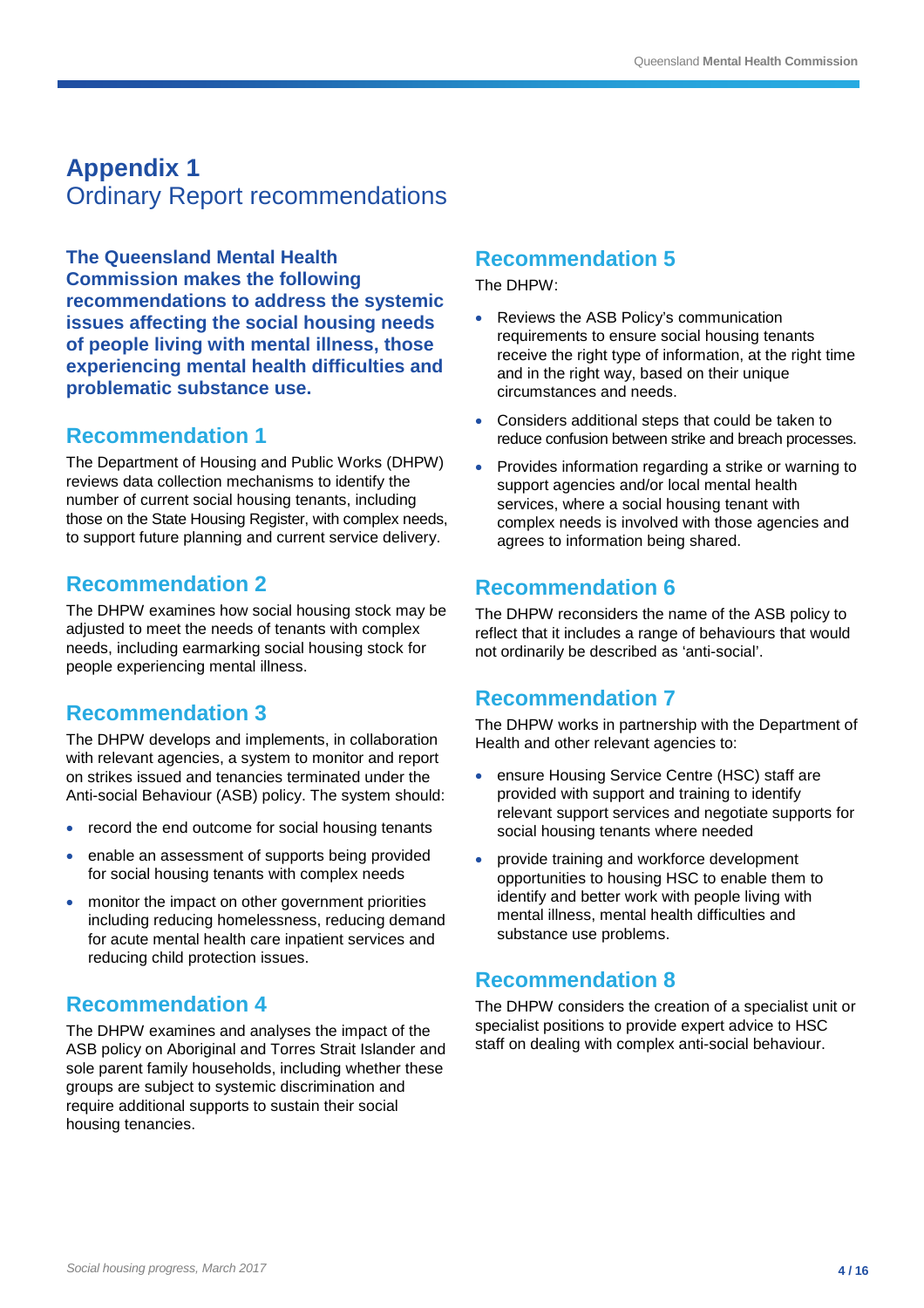# **Recommendation 9**

The DHPW works in partnership with the Department of Health and other relevant agencies to implement an integrated approach at the local level to provide support to tenants to maintain their social housing tenancy, which may include developing an interagency protocol.

# **Recommendation 10**

The DHPW considers complementing the ASB policy with preventative, supportive and rehabilitative strategies at critical points of a person's engagement with social housing services. For example:

- preventative measures that may include mediation between social housing tenants and those making complaints, and incentive schemes
- support strategies that may include working with other agencies, staff training and expanding current supportive housing options such as the Housing and Support Program (HASP)
- rehabilitation strategies that may include posteviction support.

# **Recommendation 11**

The DHPW considers amending the ASB policy to require that:

- warnings are issued prior to the first strike for social housing tenants with complex needs
- social housing tenants are engaged in developing Acceptable Behaviour Agreements.

# **Recommendation 12**

The DHPW considers including provisions in the ASB policy that:

- acknowledge that tenants with complex needs may be more likely than the general population to be victims of anti-social behaviour
- provide a mechanism to identify where complaints have been made against social housing tenants on the basis of discrimination and when complaints may be considered vexatious.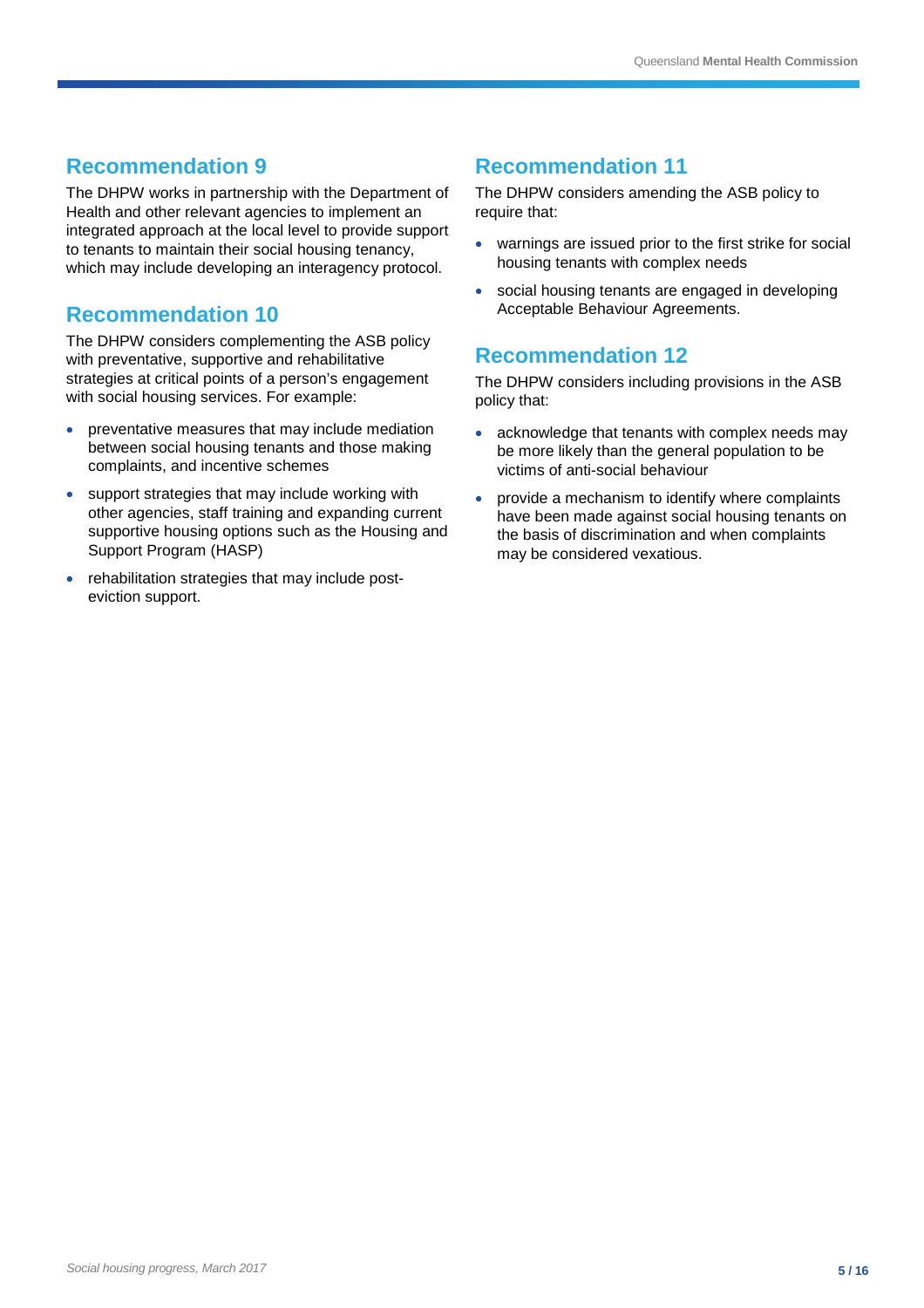# **Appendix 2** DHPW response to Ordinary Report recommendations

The information below was published in the in the Commission's *Annual Report 2014–2015.*

### **Planning to meet social housing needs**

### **Recommendation 1**

The Department of Housing and Public Works (DHPW) reviews data collection mechanisms to identify the number of current social housing tenants, including those on the State Housing Register, with complex needs, to support future planning and current service delivery.

#### Position: **Accepted**

#### *Current activities*

Current DHPW practice is to consider people with complex needs in future planning and current service delivery activities at local, regional and whole-of-state levels. Reliability of data collected and held by DHPW on social housing tenants and people on the State Housing Register relating to their complex needs is dependent on accuracy of self-disclosure.

Processes to improve data collection and management to improve service delivery are being considered as part of the development of a new IT platform (Reside) currently underway.

#### *Future activities*

DHPW is considering opportunities for developing a case management approach for supporting social housing tenants, including the development of a new Housing Strategy.

### **Access to suitable affordable housing**

### **Recommendation 2**

The DHPW examines how social housing stock may be adjusted to meet the needs of tenants with complex needs, including earmarking social housing stock for people experiencing mental illness.

#### Position: **Supported**

#### *Current activities*

DHPW currently modifies social housing stock to meet the reasonable needs of people with a disability.

Under the National Partnership Agreement Supporting National Mental Health Reform (NPA), \$26.226 million has been allocated to DHPW over five years (2011–12 to 2015–16) to expand the overall capacity of the social housing portfolio to provide housing options for clients of two mental health programs; the Housing and Support Program (HASP) and Transitional Recovery (TR) services. This enables the department to prioritise access to available social housing stock for eligible Queenslanders with mental illness under these initiatives.

Strategies will be considered around improving social housing stock allocation processes to more appropriately take into account the needs of people with mental illness or related complex needs, where possible, as part of the two-year Mental Health Demonstration Project.

The Demonstration Project is testing a new integrated housing, health and social welfare support model to improve housing stability outcomes for people living in social housing who are experiencing mental illness or related complex needs.

#### *Future activities*

Work will continue at Australian and State Government levels to resolve policy issues relating to impacts of the NDIS on social housing tenants with a disability, including those experiencing mental illness.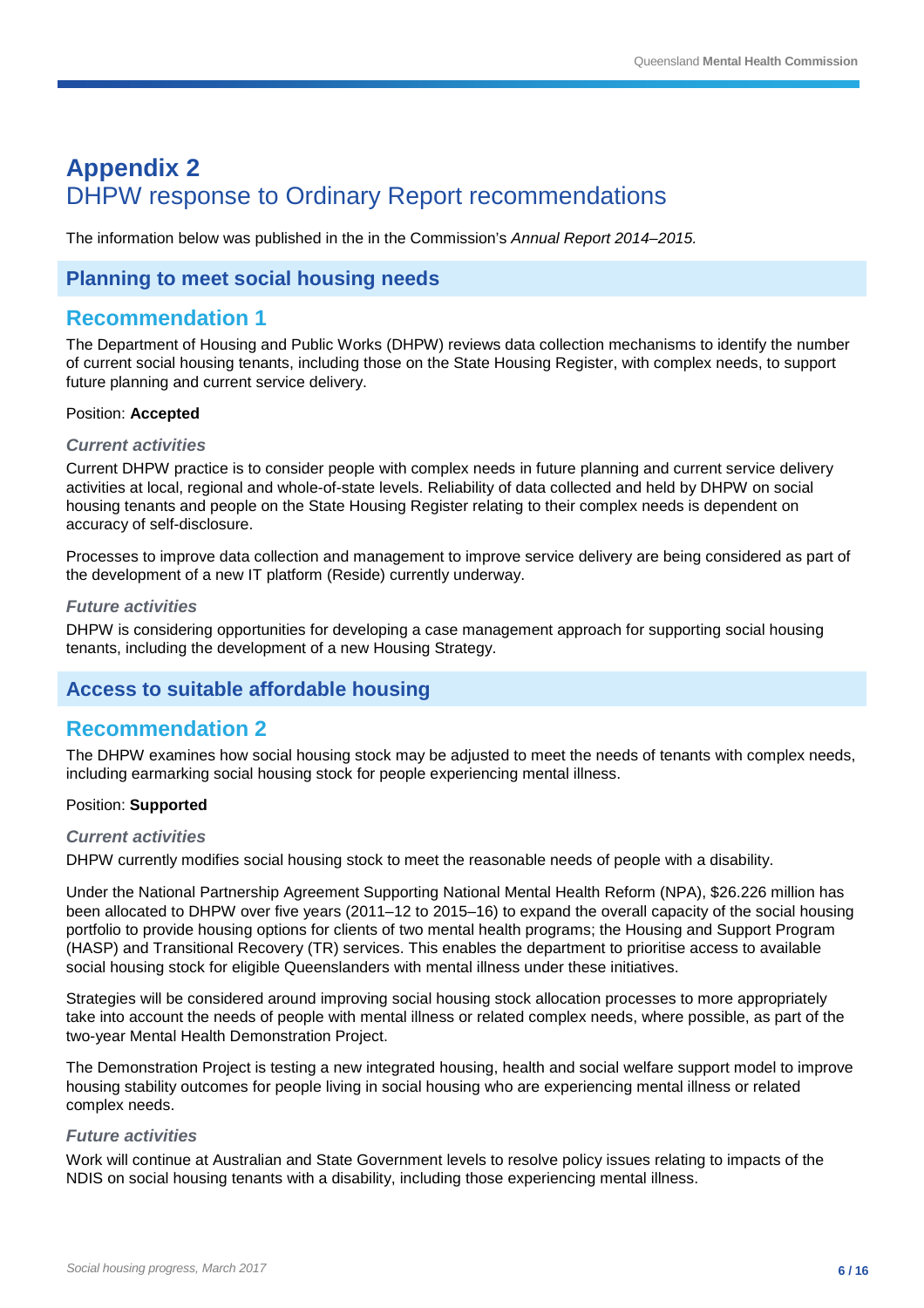# **Monitoring outcomes for social housing tenants with complex needs**

# **Recommendation 3**

The DHPW develops and implements, in collaboration with relevant agencies, a system to monitor and report on strikes issued and tenancies terminated under the Anti-social Behaviour (ASB) policy. The system should:

record the end outcome for social housing tenants; enable an assessment of supports being provided for social housing tenants with complex needs; monitor the impact on other government priorities including reducing homelessness, reducing demand for acute mental health care inpatient services and reducing child protection issues.

#### Position: **Supported**

#### *Current activities*

DHPW is currently undertaking a number of initiatives which will contribute to addressing this recommendation, including: the two year Mental Health Demonstration Project which is testing a new integrated housing, health and social welfare support model which aims to improve housing stability outcomes for people living in social housing who are experiencing mental illness or related complex needs. Evaluation of this Project will consider the supports provided to social housing tenants with mental illness or related complex needs, as well as consideration of impacts of tenancy terminations on other government priorities and systems.

DHPW is currently undertaking a review of all of its housing policies, including the ASB Policy, to ensure that they are fair. Policies will be tested against a set of fairness principles with a focus on natural justice and ensuring a human element is a key priority in how policies are implemented. The objective is to ensure vulnerable social housing tenants are better able to sustain stable housing. The current ASB policy will be reframed to focus on early intervention, referral and support; and mutual obligation of tenants and the Department to develop the skills and capacity to sustain tenancies.

The Project's evaluation will provide valuable information to inform future policies around systems for improving supports for people with mental illness or related complex needs to better enable them to sustain stable housing.

Cross-agency collaboration will be necessary to identify possibilities for further addressing this recommendation, including information privacy and technology issues related to tracking tenants' housing status.

#### *Future activities*

DHPW is exploring opportunities for developing a case management approach for assessing the supports needed and provided to social housing tenants and people seeking housing assistance, which would also include partnerships with relevant agencies and services across the system.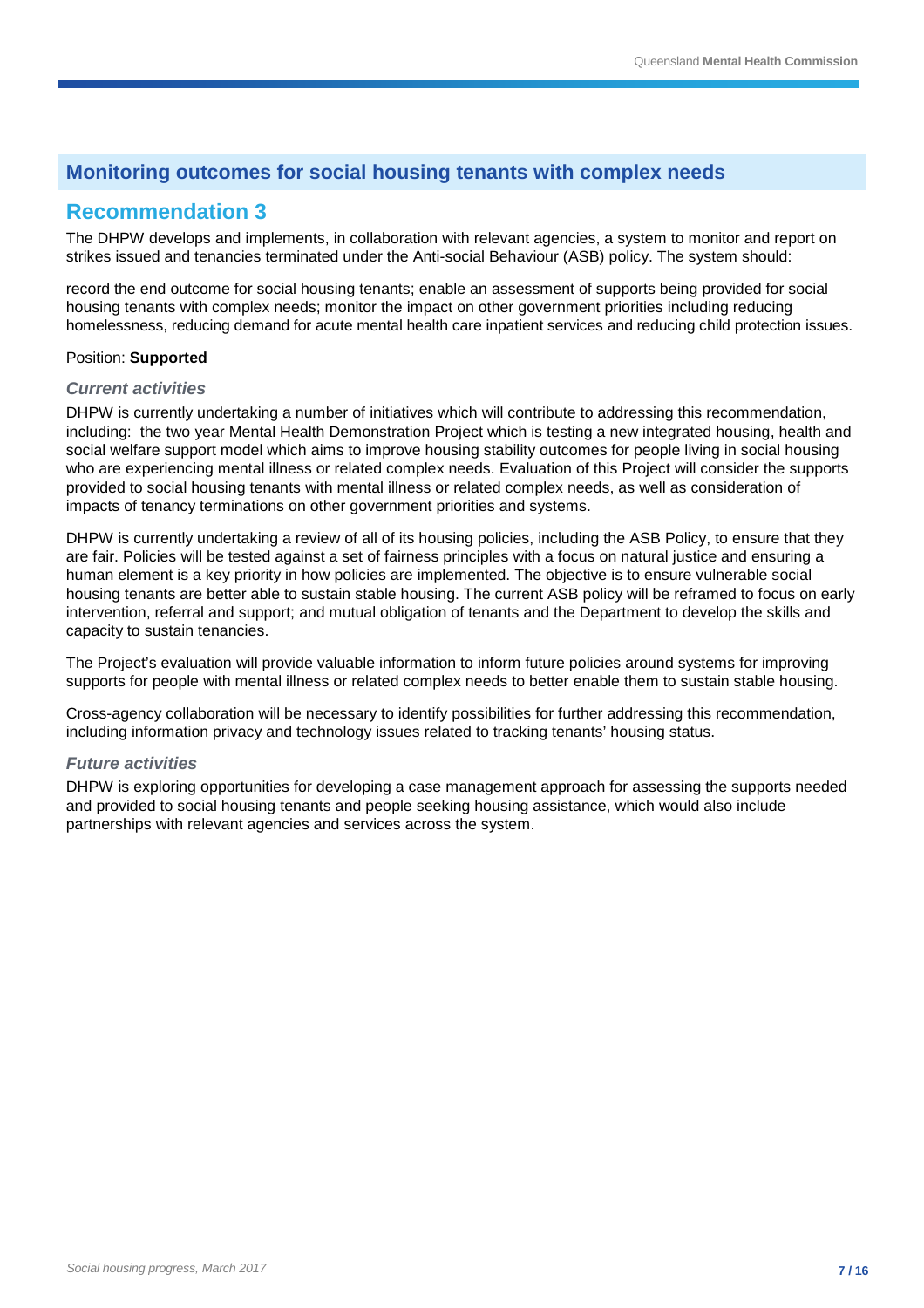### **Recommendation 4**

The DHPW examines and analyses the impact of the ASB policy on Aboriginal and Torres Strait Islander and sole parent family households, including whether these groups are subject to systemic discrimination and require additional supports to sustain their social housing tenancies.

#### Position: **Supported**

#### *Current activities*

DHPW continues to monitor all of the Aboriginal and Torres Strait Islander households whose tenancy is at risk due anti-social behaviour. The Indigenous Support Team assists housing service centres (HSCs) by developing and implementing best practice approaches, including resources, to improve housing service responses to Aboriginal and Torres Strait Islander clients.

A two-year Mental Health Demonstration Project currently being implemented is testing a new integrated housing, health and social welfare support model to improve housing stability outcomes for people living in social housing who are experiencing mental illness or related complex needs. This Project will be culturally capable and include consideration of specific supports that may be needed by Aboriginal and Torres Strait Islander participants to sustain their social housing tenancies. Evaluation of the Project will provide valuable information to inform future policies around systems for improving supports for people with mental illness or related complex needs, including Aboriginal and Torres Strait Islander peoples, to better enable them to sustain stable housing.

#### *Future activities*

DHPW will continue to explore options for new initiatives to improve the capability of vulnerable social housing tenants to sustain their tenancies.

# **Recommendation 5**

The DHPW:

- Reviews the ASB Policy's communication requirements to ensure social housing tenants receive the right type of information, at the right time and in the right way, based on their unique circumstances and needs.
- Considers additional steps that could be taken to reduce confusion between strike and breach processes.
- Provides information regarding a strike or warning to support agencies and/or local mental health services, where a social housing tenant with complex needs is involved with those agencies and agrees to information being shared.

#### Position: Accepted

#### *Current activities*

DHPW is currently undertaking a review of all of its housing policies, including the ASB Policy, to ensure that they are fair. As part of this project, strategies will be identified to improve communication with tenants and the community about DHPW policies, to ensure messages are clear, able to be understood and are transparent, to promote fairness. This work will include consideration of the issues raised by the QMHC.

Options are being considered for improving cross-agency sharing of information of participants in order to achieve more effective collaborative service delivery outcomes, as part of the two year Mental Health Demonstration Project currently underway.

The Demonstration Project is testing a new integrated housing, health and social welfare support model to improve housing stability outcomes for people living in social housing who are experiencing mental illness or related complex needs.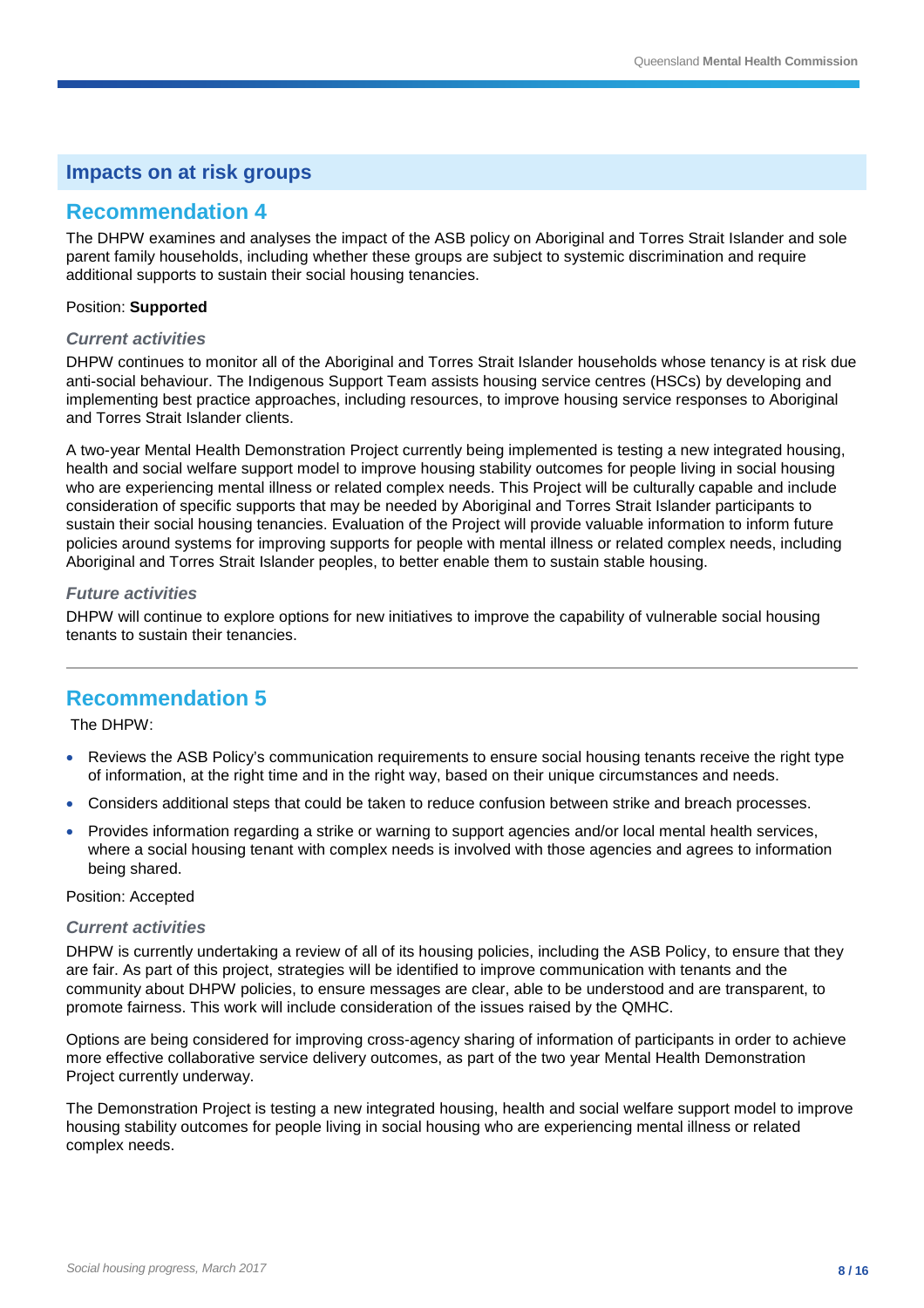### **Recommendation 6**

The DHPW reconsiders the name of the ASB policy to reflect that it includes a range of behaviours that would not ordinarily be described as 'anti-social'.

#### Position: **Accepted**

#### *Current activities*

DHPW will implement this recommendation under the current review of all housing policies for fairness.

### **Recommendation 7**

The DHPW works in partnership with the Department of Health and other relevant agencies to:

- ensure HSC staff are provided with support and training to identify relevant support services and negotiate supports for social housing tenants where needed
- provide training and workforce development opportunities to housing HSC to enable them to identify and better work with people living with mental illness, mental health difficulties and substance use problems.

#### Position: **Accepted**

#### *Current activities*

A two-year Mental Health Demonstration Project currently being implemented by DHPW in partnership with Queensland Health and in collaboration with a range of other government and non-government agencies, is testing a new integrated housing, health and social welfare support model to improve housing stability outcomes for people living in social housing who are experiencing mental illness or related complex needs.

Key deliverables from this Project which will be available for broader application across the state, include:

• the development of local support network collaboration protocols and professional development to improve HSC staff capability in identifying and coordinating relevant support services

the development of training and workforce development opportunities to enable HSC staff to identify and better work with people living with mental illness, mental health difficulties and substance use problems.

# **Recommendation 8**

The DHPW considers the creation of a specialist unit or specialist positions to provide expert advice to HSC staff on dealing with complex anti-social behaviour.

#### Position: **Supported**

#### *Current activities*

DHPW currently provides a range of practice improvement, procedural, and professional development supports to HSC staff to assist them in responding to clients with complex needs and/or challenging behaviour, delivered by a specialised service delivery support training team.

The two-year Mental Health Demonstration Project currently underway is trialling various additional strategies for better enabling HSC staff to deal with complex behaviours of people with mental illness or related complex needs. The Project evaluation will be available to inform improved practices in HSCs across the state in effectively dealing with complex behaviours.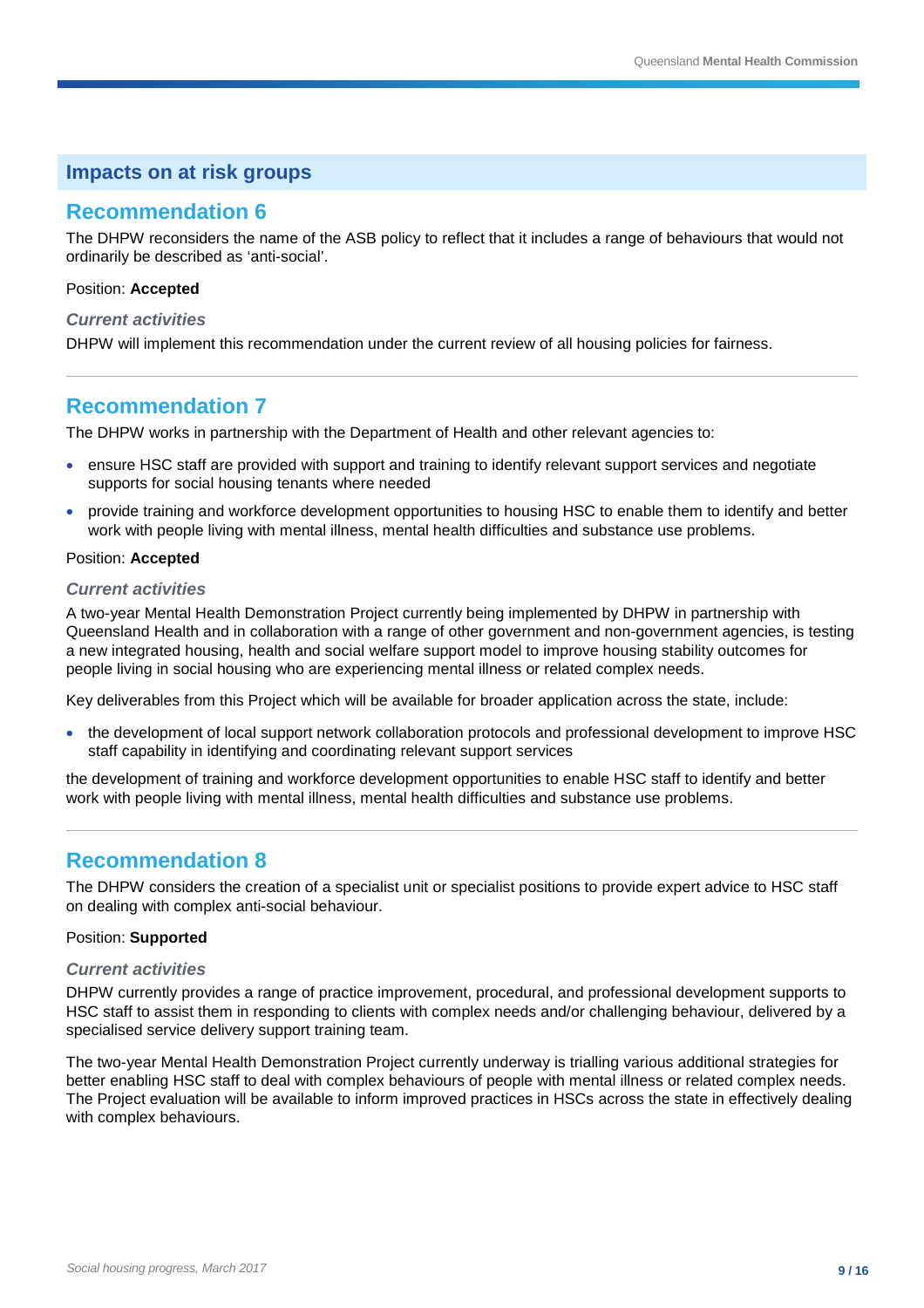### **Recommendation 9**

The DHPW works in partnership with Queensland Health and other relevant agencies to implement an integrated approach at the local level to provide support to tenants to maintain their social housing tenancy, which may include developing an interagency protocol.

#### Position: **Accepted**

#### *Current activities*

As part of its everyday business operations, DHPW regional offices utilise individual consent authorities and actively engage with clients to ensure appropriate links and referrals are developed and maintained to support successful tenancies. Regular information exchanges occur at a local level between agencies to share and learn from each other's processes and protocols, and these complement regular more formal interactions at the client level.

The development of interagency protocols to facilitate effective collaboration of local housing, health and welfare service delivery agencies will be undertaken as part of a two-year Mental Health Demonstration Project currently being led by DHPW in partnership with Queensland Health and in collaboration with a range of government and non-government agencies.

The Demonstration Project is testing a new integrated housing, health and social welfare support model to improve housing stability outcomes for people living in social housing who are experiencing mental illness or related complex needs.

Part of the Project will involve establishing joint processes and protocols for sharing client information between agencies, where we have the appropriate client consent, so people do not have to tell their story multiple times and services have a holistic understanding of a person's needs.

The Project's evaluation will provide valuable information to inform future government policy around most effective approaches at the local level for supporting people with mental illness or related complex needs to sustain stable housing.

#### *Future activities*

DHPW will continue to explore options for new initiatives to improve the capability of vulnerable social housing tenants to sustain their tenancies.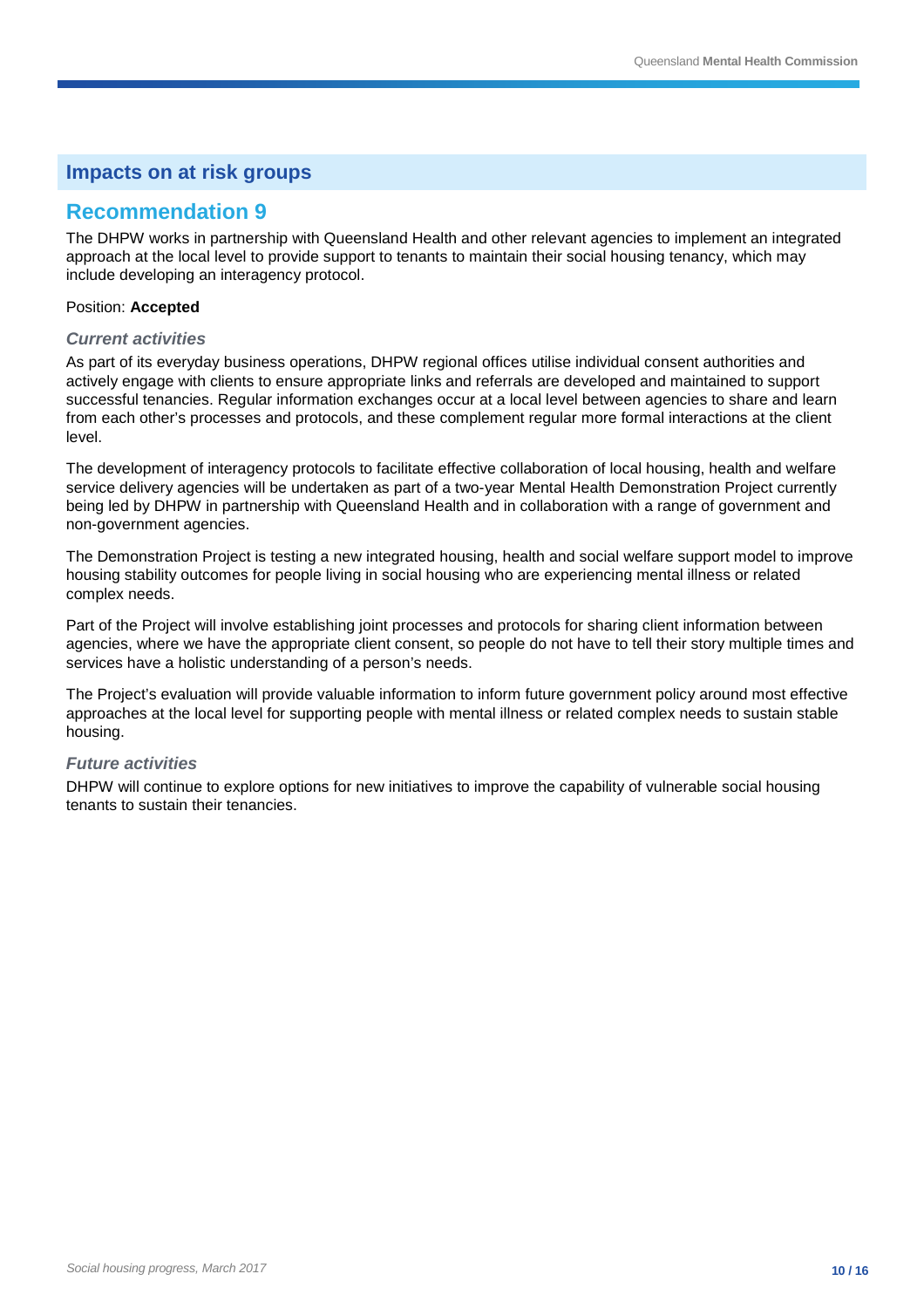# **Recommendation 10**

The DHPW considers complementing the ASB policy with preventative, supportive and rehabilitative strategies at critical points of a person's engagement with social housing services. For example:

- preventative measures that may include mediation between social housing tenants and those making complaints, and incentive schemes
- support strategies that may include working with other agencies, staff training and expanding current supportive housing options such as HASP
- rehabilitation strategies that may include post-eviction support.

#### Position: **Accepted**

#### *Current activities*

DHPW is currently undertaking a review of all of its housing policies, including policies related to anti-social behaviour, to ensure that they are fair. Policies will be tested against a set of fairness principles with a focus on natural justice and ensuring a human element is a key priority in how policies dealing with anti-social behaviour are implemented. The objective is to ensure vulnerable social housing tenants are better able to sustain stable housing.

DHPW is currently rolling out a new training and development program for HSC staff to improve their capability in early intervention complaints management responses to tenants displaying disruptive behaviour, to achieve improved sustaining tenancy outcomes.

DHPW is currently developing a tenancy management plan to better assist people living in social housing through the life of their tenancy. This will include strategies to build people's capability to achieve greater independence.

DHPW is currently undertaking development of a new IT platform (Reside) which has the potential to incorporate a client case management tool to assist in improving interactions at critical points of a person's engagement with social housing services.

#### *Future activities*

DHPW is exploring opportunities for developing a case management approach for supporting social housing tenants and people seeking housing assistance, which would also include partnerships with relevant agencies and services across the system.

DHPW will continue to explore options for new initiatives to improve the capability of vulnerable social housing tenants to sustain their tenancies.

DHPW will review the operational procedures relating to the HASP program for people living in social housing with mental illness to ensure stronger relationships between applicants/tenants, DHPW, support agencies and Queensland Health.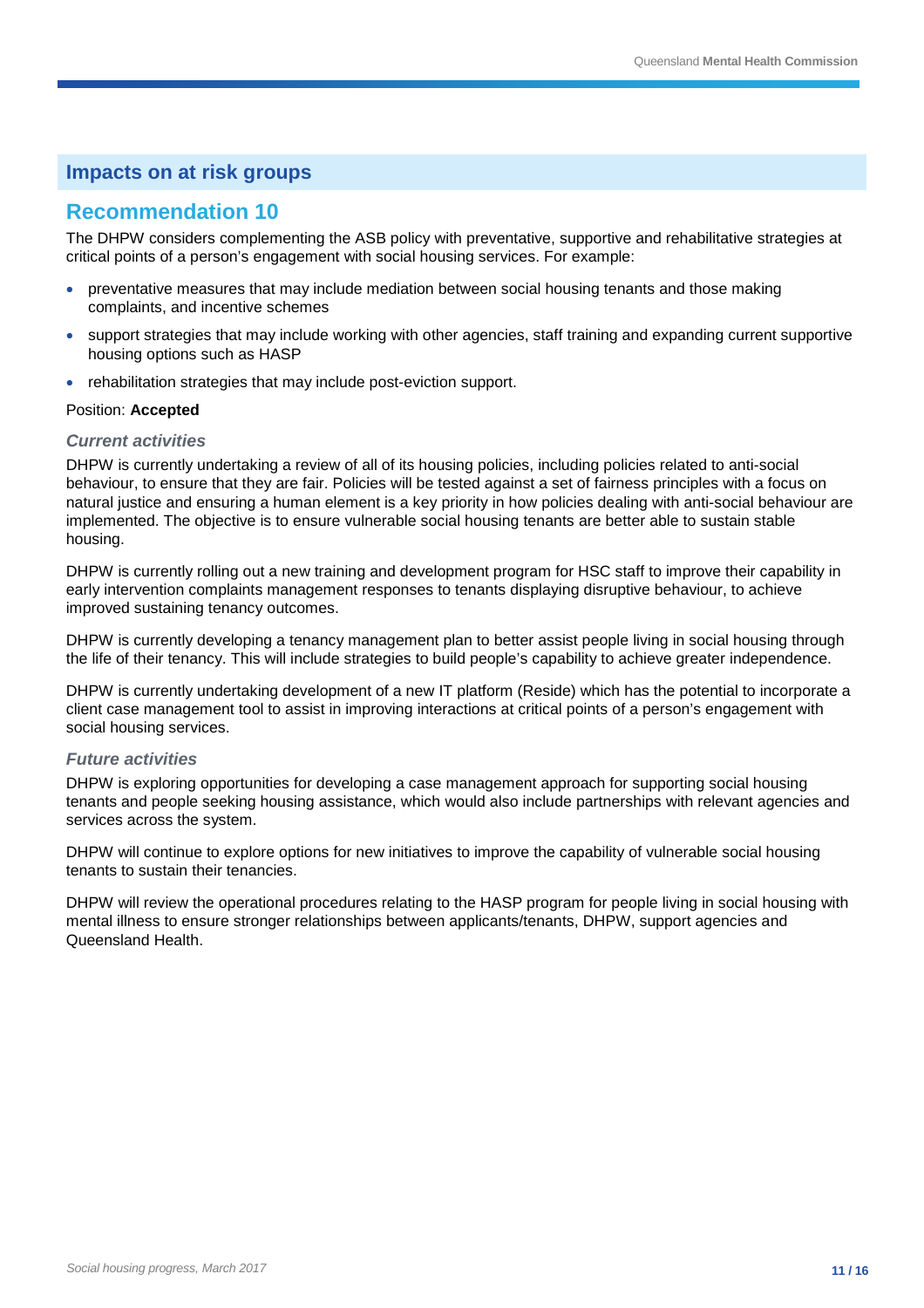### **Recommendation 11**

The DHPW considers amending the ASB policy to require that:

- warnings are issued prior to the first strike for social housing tenants with complex needs
- social housing tenants are engaged in developing Acceptable Behaviour Agreements.

#### Position: **Accepted**

#### *Current activities*

DHPW is currently undertaking a review of all of its housing policies, including the ASB Policy, to ensure that they are fair. Policies will be tested against a set of fairness principles with a focus on natural justice and ensuring a human element is a key priority in how policies are implemented. The objective is to ensure vulnerable social housing tenants are better able to sustain stable housing.

A part of the review, it is proposed to withdraw strike provisions in policy and retain the escalation of breach provisions so that termination of tenancies can occur when tenants or the household and guests persistently demonstrate poor behaviour. Any new policy development resulting from this review will incorporate earlier provision of support to stabilise the tenancy, including how Acceptable Behaviour Agreements will be used.

As part of this project, strategies will also be identified to improve communication with tenants and the community about DHPW policies to ensure messages are clear, able to be understood, and transparent, to promote fairness.

#### *Future activities*

DHPW is exploring opportunities for developing a case management approach for supporting social housing tenants and people seeking housing assistance, which would also include partnerships with relevant agencies and services across the system.

# **Recommendation 12**

The DHPW considers including provisions in the ASB policy that:

- acknowledge that tenants with complex needs may be more likely than the general population to be victims of anti-social behaviour
- provide a mechanism to identify where complaints have been made against social housing tenants on the basis of discrimination and when complaints may be considered vexatious.

#### Position: **Accepted**

#### *Current activities*

DHPW is currently undertaking a review of all of its housing policies, including the ASB Policy, to ensure that they are fair. Policies will be tested against a set of fairness principles with a focus on natural justice and ensuring a human element is a key priority in how policies are implemented. The objective is to ensure vulnerable social housing tenants are better able to sustain stable housing.

A new policy for managing disruptive behaviour in social housing sets out the expectations of reasonable behaviours and establishes a framework for managing breaches, including focus on early intervention, referral and support; and mutual obligation of tenants and the department to develop the skills and capacity to sustain tenancies.

A guide to supportive tenancy management called 'Living in Social Housing' will clearly establish tenants and clearly explains tenancy rights and responsibilities and will help support successful tenancies.

This review will include examination of complaints management practice processes undertaken by HSCs relating to complaints of anti-social behaviour of tenants.

#### *Future activities*

DHPW will consider options around housing allocations and tenancy management of people with high and complex needs, especially where behavioural issues are putting tenancies at risk.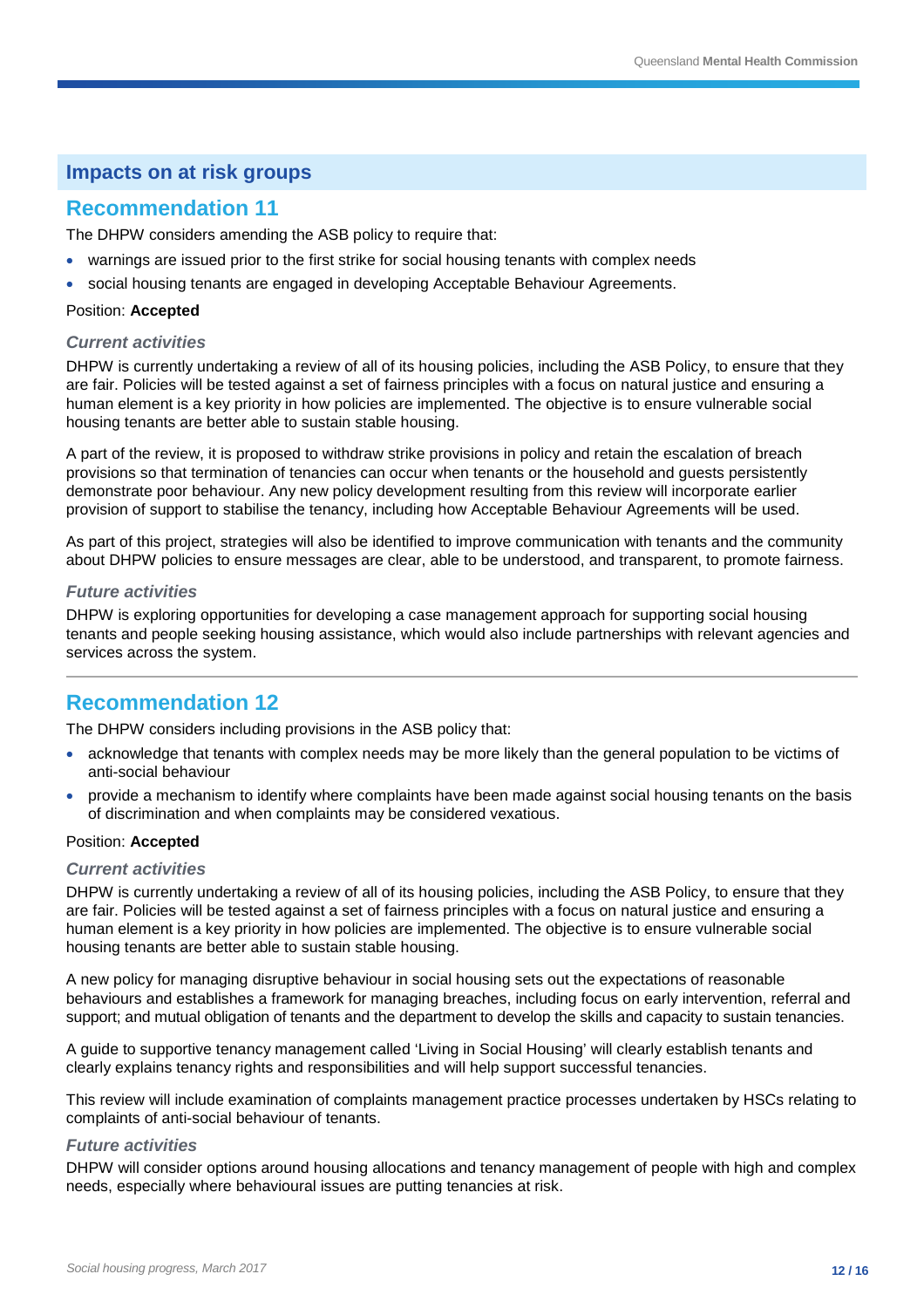# **Appendix 3** DHPW report on progress 2015–16

# **Activity Area 1** Fairness Review and ASB Policy

#### *Actions respond to Ordinary Report recommendations: 3, 4, 5, 6, 10, 11, 12*

DHPW has undertaken the Fairness Review of Housing policies. The Fairness Review signals a return to human services delivery and a focus on putting people first.

To ensure consistency in the review, DHPW developed a set of 12 principles to define fairness in a policy context. The 12 principles are now underpinned by a new [Fairness Charter.](http://www.hpw.qld.gov.au/SiteCollectionDocuments/FairnessCharter.PDF) The Fairness Charter demonstrates this Government's commitment to being proactive and taking action before tenancies fail. It was developed in consultation with peak bodies and other agencies to ensure it accurately reflects the diverse needs of people who access social housing assistance. Both the principles and charter were endorsed by the Queensland Government in December 2015.

This 'fairness test' was applied to the former Anti-Social Behaviour (ASB) Policy ('three strikes' policy) to determine if it was fair. On 1 February 2016, the Fair Expectations of Behaviour Policy replaced the former ASB Policy. This revised policy and approach ensures that DHPW tenancy managers work with tenants to resolve any issues, complaints or behavioural problems that may be placing tenancies at risk, at an early stage, and engage with support services where needed. It supports all concerned parties to achieve a fair outcome. This may include involving other social services to support tenants and their neighbours.

The new Fair Expectations of Behaviour Policy clearly articulates what behaviour is expected of social housing tenants and what is considered to be unreasonable behaviour. It also outlines a process for managing complaints and breaches resulting from disruptive behaviour.

In summary, the policy changes are:

- an increased focus on putting people first, and treating people as individuals
- an increased focus on proactive management, early intervention and linking tenants with support to remedy disruptive behaviour
- improved collaboration with partner agencies, including requiring tenancy managers to work proactively with other government and support agencies in relation to mutual clients
- improved communication with new and existing tenants regarding tenancy responsibilities, taking into account tenant diversity and cultural considerations
- continuing to encourage tenants to contact their tenancy manager if they are having difficulty meeting their tenancy obligations
- continuing to ensure fair, transparent and timely responses to complaints of disruptive behaviour and ensuring a right of reply (natural justice)
- removal of the use of 'strikes' and replacing this with the issuing of formal notices (covering letters) to accompany Notices to Remedy Breach, with the first substantiated incident of disruptive behaviour continuing to act as a trigger for intervention
- greater use of Tenancy Management Plans (TMPs) and Acceptable Behaviour Agreements (ABAs) for managing disruptive behaviours and sustaining tenancies, and continuing to allow tenancy managers to utilise their discretion to manage specific cases
- taking action to end tenancies where there are repeated unacceptable or disruptive behaviour related breaches by a tenant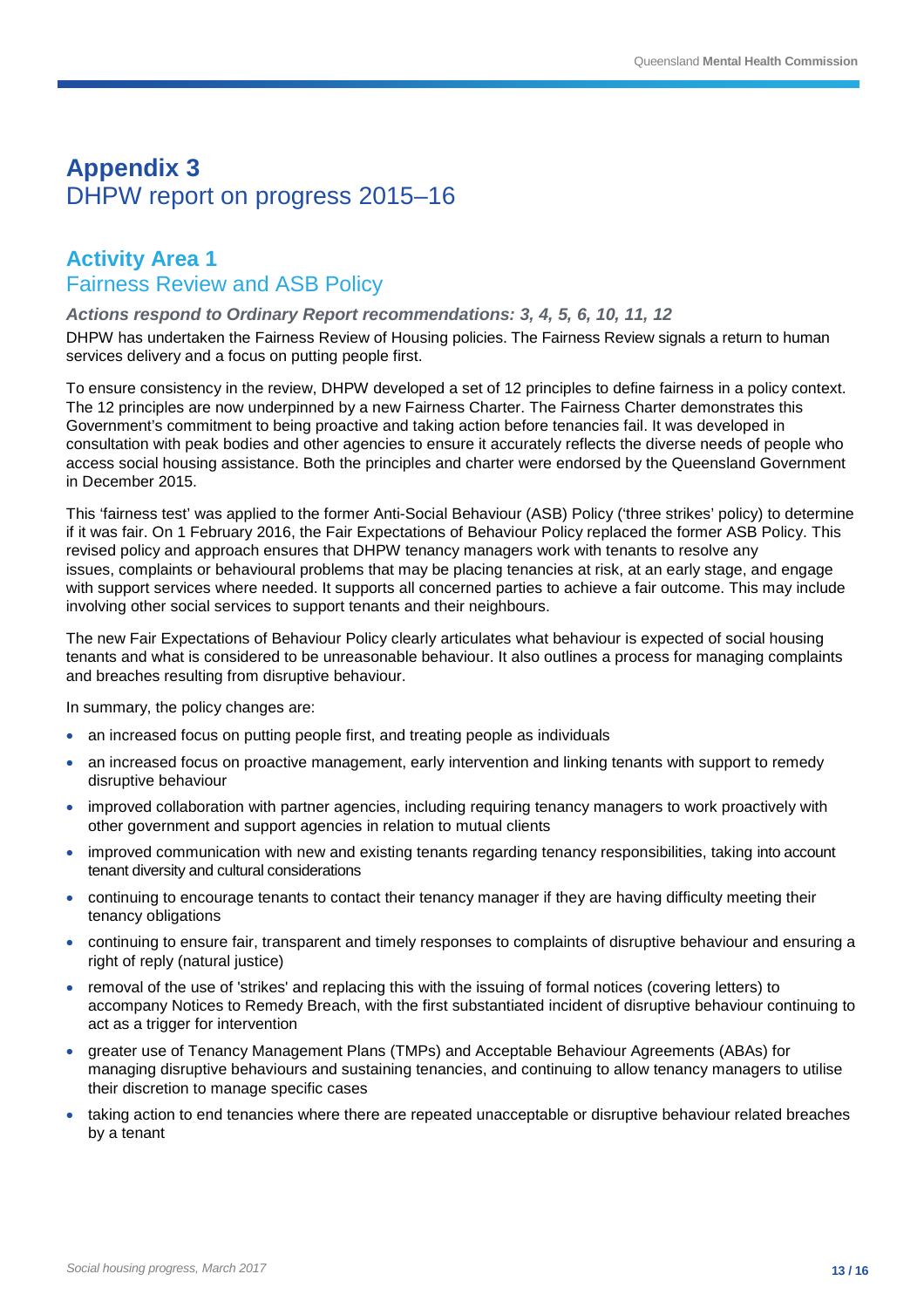• continuing to utilise provisions in the Residential Tenancies and Rooming Accommodation Act 2008 (RT&RAA 2008) to issue an immediate notice to leave after serious, dangerous and/or illegal (criminal) activity, and pursuing tenancy terminations in cases of repeated breaches due to disruptive behaviour.

# **Activity Area 2** Mental Health Demonstration Project

#### *Actions respond to Ordinary Report recommendations: 1, 2, 3, 4, 5, 7, 8, 9, 10*

DHPW, in partnership with Queensland Health, and a range of other government and non-government agencies, is currently implementing the two-year Mental Health Demonstration Project (MHDP) in the Fortitude Valley and Chermside Housing Service Centre (HSC) and health catchments.

This Project is contributing to government's understanding of the housing, health and other support needs of social housing tenants with mental illness or related complex needs to support them to successfully sustain their tenancies. The Project will include consideration of specific supports that may be needed by Aboriginal and Torres Strait Islander participants to sustain their social housing tenancies.

Key elements of the model being tested through the MHDP include:

- a new dedicated DHPW Housing Service Integration Coordinator (HSIC) role to lead and support interagency collaboration and assist with building the capability of HSC staff to support clients with mental illness or related complex needs
- training and collaborative protocols to strengthen local networks
- additional clinical mental support service capacity provided by Queensland Health's local Hospital and Health Service mental health Community Care Team
- broad-based non-clinical psycho-social support services provided by Footprints in Brisbane Inc
- a brokerage funding pool to enable the purchase of additional supports and specialist services required by individual Tenancy Support Plans.

Central to this approach is a single integrated Tenancy Support Plan, through which a tenant's holistic health, housing and social welfare support needs are identified and coordinated by an individual-focussed local collaborative support group. Protocols have been developed to enable the sharing of participants' relevant information with other government and non-government service delivery organisations, with a tenant's informed consent.

To further foster an integrated service approach to supporting shared clients, DHPW together with Queensland Health through the Queensland Centre for Mental Health Learning, has launched a new online Learning Management System (LMS) web portal to provide training for frontline service delivery staff to better understand social housing tenants with mental illness, mental health and wellbeing issues or related complex needs, and to better navigate the housing service system.

To date, six eLearning modules have been developed by DHPW, in partnership with Queensland Health and the Queensland Centre for Mental Health Learning, comprising:

- Understanding the Mental Health System
- Suicide Awareness
- Alcohol and Other Drugs
- The Housing and Homelessness System
- Applicant Processes
- Tenant Processes.

These eLearning modules have been made available to all interested government and non-government organisations through a new web-based Learning Management System. The LMS [www.tenancysupporttraining.qld.edu.au](http://www.tenancysupporttraining.qld.edu.au/) has been live since April 2016, with 506 registered users (as at 31 January 2017).

The service delivery phase of the MHDP will continue through to 30 June 2017.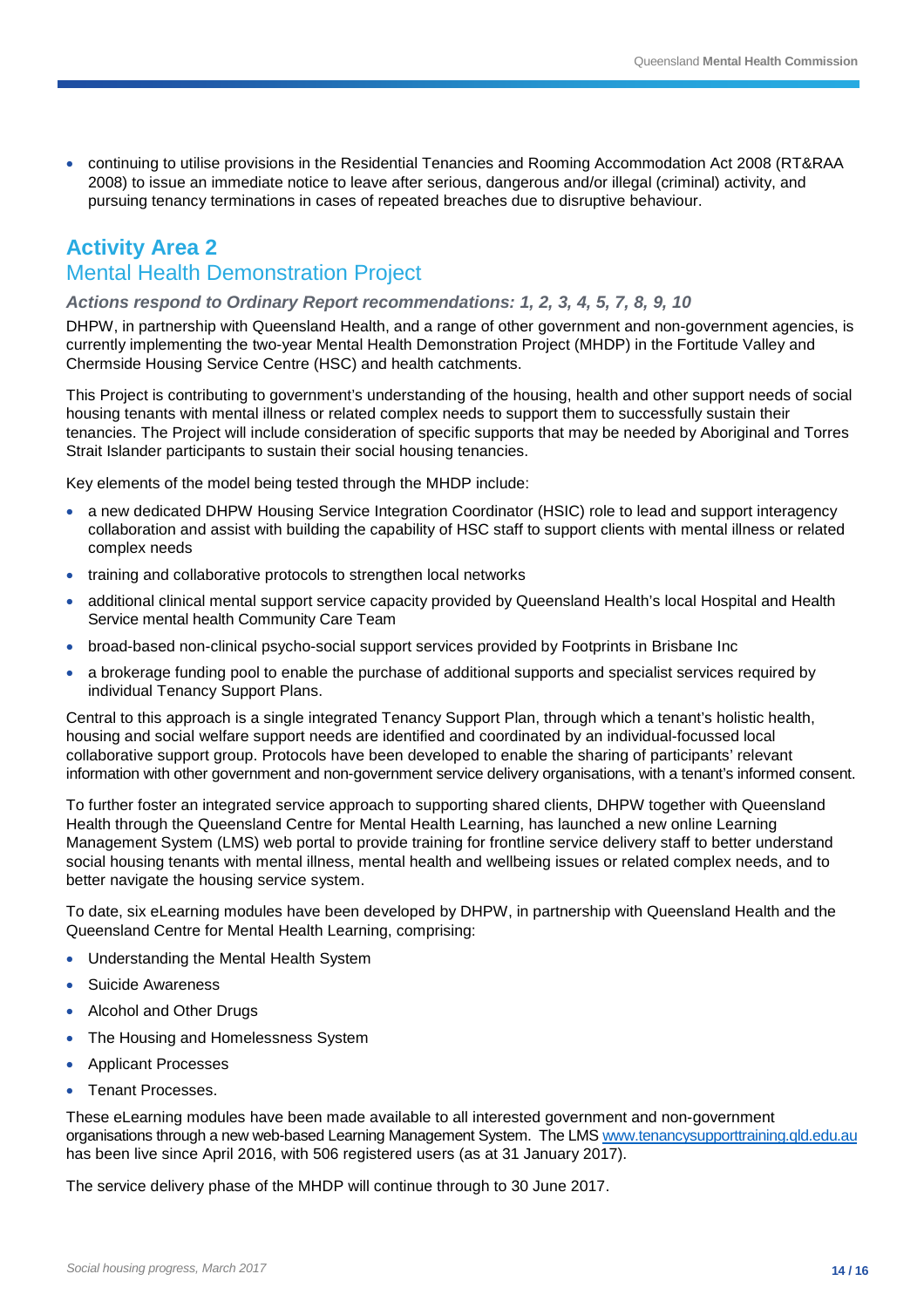# **Activity Area 3** Staff capability building to improve service delivery for tenants with complex needs

#### *Actions respond to Ordinary Report recommendations: 7, 8, 12*

DHPW has a dedicated Principal Advisor—Mental Health and Disability position, which supports HSCs, State-wide, to understand and navigate the inter-agency requirements to support people with complex needs.

In 2015, DHPW introduced mandatory training to enhance the capacity of frontline staff to engage with tenants presenting with challenging behaviours. This training—Predict Assess and Respond To Challenging/Aggressive Behaviour (PART)—is designed specifically to support staff safety and wellbeing practices.

The PART training:

- Develops a systematic approach to the management of aggressive and assaultive behaviour
- Outlines a set of theoretical principles and response strategies to complement departmental policies and procedures
- Provides an emergency response process set within a legal framework
- Identifies a hierarchy of responses based on least restrictive principles
- Assists workers to identify the early warning signs and triggers of aggressive and assaultive behaviour
- Enhances a team response to potentially dangerous situations which considers staff and clients rights, responsibilities and safety
- Provides a range of non-punitive physical intervention strategies for all staff to remain safe in the workplace.

DHPW provides other training and workforce development opportunities to HSC staff to better enable them to identify and engage with people living with mental illness, mental health difficulties and substance use problems, including Mental Health First Aid training.

DHPW has also reviewed its Complaints Management training program delivered to frontline service delivery staff to ensure it takes account of issues relating to tenants with complex needs, and ensure it supports DHPW's new Fair Expectations of Behaviour Policy.

DHPW has also revised its training program—Appearing at QCAT: Presentation and Evidence—to further assist frontline staff with improved capabilities to prepare QCAT submissions and present evidence at hearings. Both of these courses include a strong emphasis on "natural justice".

In addition, DHPW has also developed a new Good Decision-Making course in partnership with the Queensland Ombudsman's Office, which is being delivered to frontline HSC staff.

# **Activity Area 4**

# Specialised Indigenous and general integrated support approaches

#### *Actions respond to Ordinary Report recommendations: 4, 10*

DHPW's Aboriginal and Torres Strait Islander Support and Practice Team have reviewed its service delivery model to proactively identify and support at risk tenancies. This specialist team includes staff who identify as Aboriginal and Torres Strait Islander who are available to work alongside the tenant, the HSC and other stakeholders to readily mobilise culturally appropriate support services to encourage tenancy sustainment.

The team is currently exploring linkages with Queensland Health's Way Forward: An Indigenous approach to wellbeing Program, a culturally informed, strengths-focussed approach to improving mental health and addiction outcomes for Aboriginal and Torres Strait Islander people.

Stronger alignment of the Housing and Support Program (HASP) model has occurred at the state-wide level between DHPW and Queensland Health. This has included a comprehensive review of the operating model and data sharing including the development of a master spreadsheet to monitor all HASP applicants and tenants.